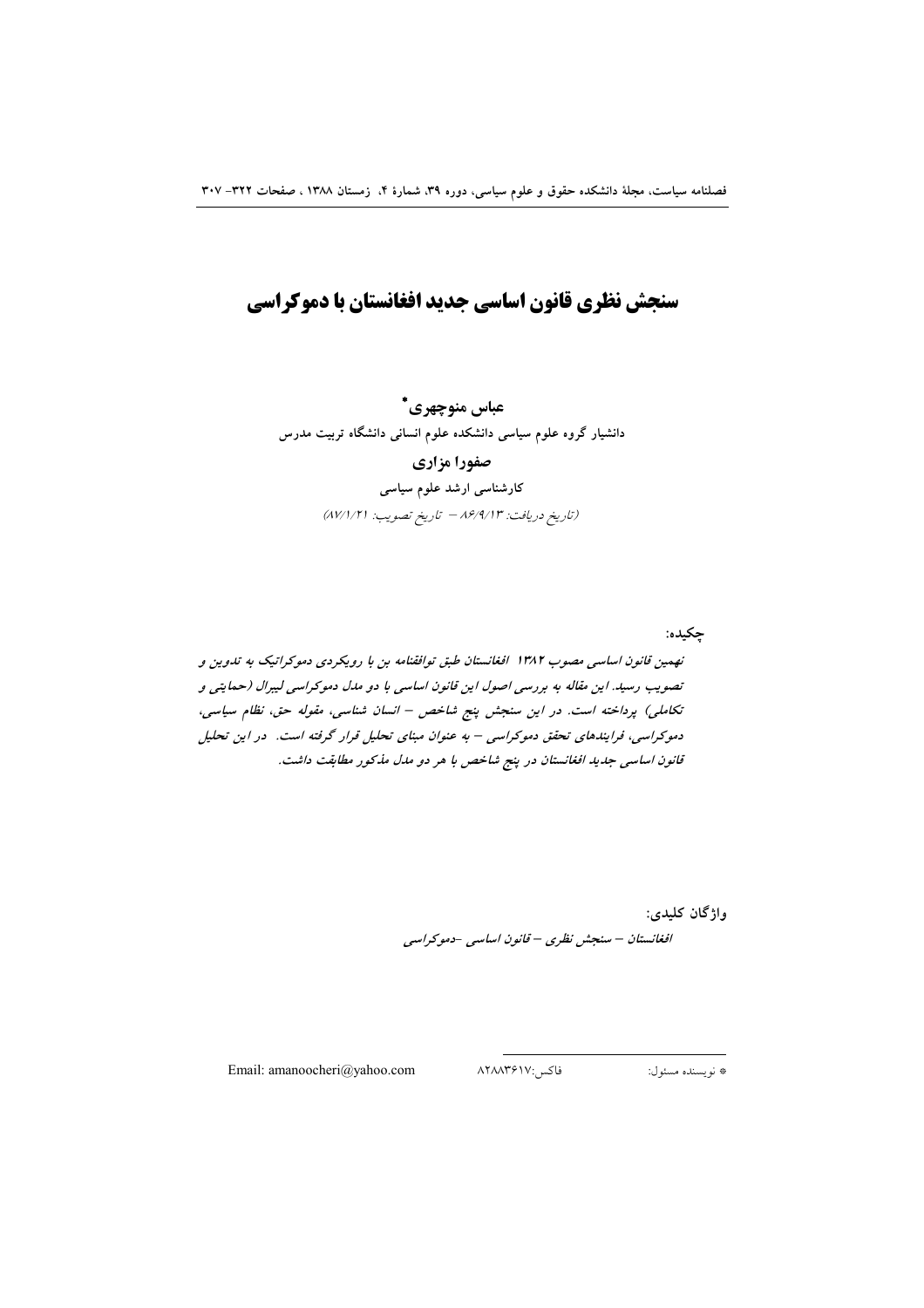#### مقدمه

افغانستان که بیش از چند دهه را در جنگ سیری کرده است، پس از حادثه یازده سیتامبر ۲۰۰۱م. در کانون توجهات جهان قرار گرفت. حاصل ائتلاف جامعه بینالمللی و همکاری نیروهای داخلی توافقنامه بن بود که عرصهای جدید از تحولات سیاسی و اجتماع را برای این کشور رقم زد. اساس توافقات بن، پیش برد دموکراسی بود که در قالب مکانیزمهایی چون تصویب قانون اساسی، برگزاری انتخابات ریاست جمهوری و پارلمانی و ... پیش بینی گردیده بود. نهمين قانون اساسي افغانستان كه در اين مقاله با عنوان «قانون اساسي جديد» ياد مي شود، در لویه جرگهای که به تاریخ ۲۲ آذر آغاز شد و در ۱۴ دی ۱۳۸۲ به پایان رسید، با کسب اتفاق أراء به تصويب رسيد و درع بهمن ماه همان سال با توشيح رئيس جمهور وقت، حامد کرزی به عنوان قانون اساسی کشور رسمی گردید.

در تقسیم بندی های مربوط به دموکراسی، دستهبندی های متفاوت وجود دارد. یکی از جامع ترین و گستردهترین تقسیم بندی نظری دموکراسی توسط «دیوید هلد» صورت گرفته است که آن را به ۹ مدل تقسیم بندی نموده است. وی لیبرال دموکراسی را به دو دسته حمایتی و تکاملی تقسیم کرده است. در مدل دموکراسی حمایتی نظریات ماکیاولی، جان لاک، هابز، جیمز مدیسون، منتسکیو، جیمز میل و در مدل دموکراسی تکاملی روسو و استوارت میل مطرح شده است. در این مقاله اصول قانون اساسی جدید افغانستان با مدل های فوق تطبیق داده شده است. برای انجام این عمل پنج شاخص به عنوان مبنای تحلیل تعیین میگردد که عبارتند  $\therefore$   $\exists$ 

١– انسان شناسي: هر مدل چه تعريفي از انسان دارد؟ ٢– مقوله حق؛ حقوق مورد نظر هر مدل چیست؟ ۳- نظام سیاسی؛ هر مدل، نظام سیاسی مطلوب را در برقراری چه نوع حکومتی میداند؟ ۴-دموکراسی؛ تعریف هر مدل از دموکراسی چیست؟ ۵- و اینکه هر مدل فرایندهای تحقق دموكراسي را چگونه ارزيابي ميكند .همچنين قانون اساسي جديد افغانستان نيز با هم شاخص ها مورد بررسی قرار می گیرد.

## شاخصهای دموکراسی لیبرال حمایتی انسان شناسی؛ اصالت فرد

قرون وسطی در تاریخ اروپا با سلطه همه جانبه کلیسا همراه بود. دو نهضت رنسانس و رفرماسیون، باعث تغییر این وضعیت گردید. مدل دموکراسی حمایتی تلاش کرد تا با این تفکر مسیحی که آزادی را تنها در تسلیم محض در برابر خدا میدانست و دنیا ماتمکدمای است که بین خدا و انسان جدایی افکنده، مبارزه کند. تعالیم لوتر و کالون نیز که در بطن خود حاوی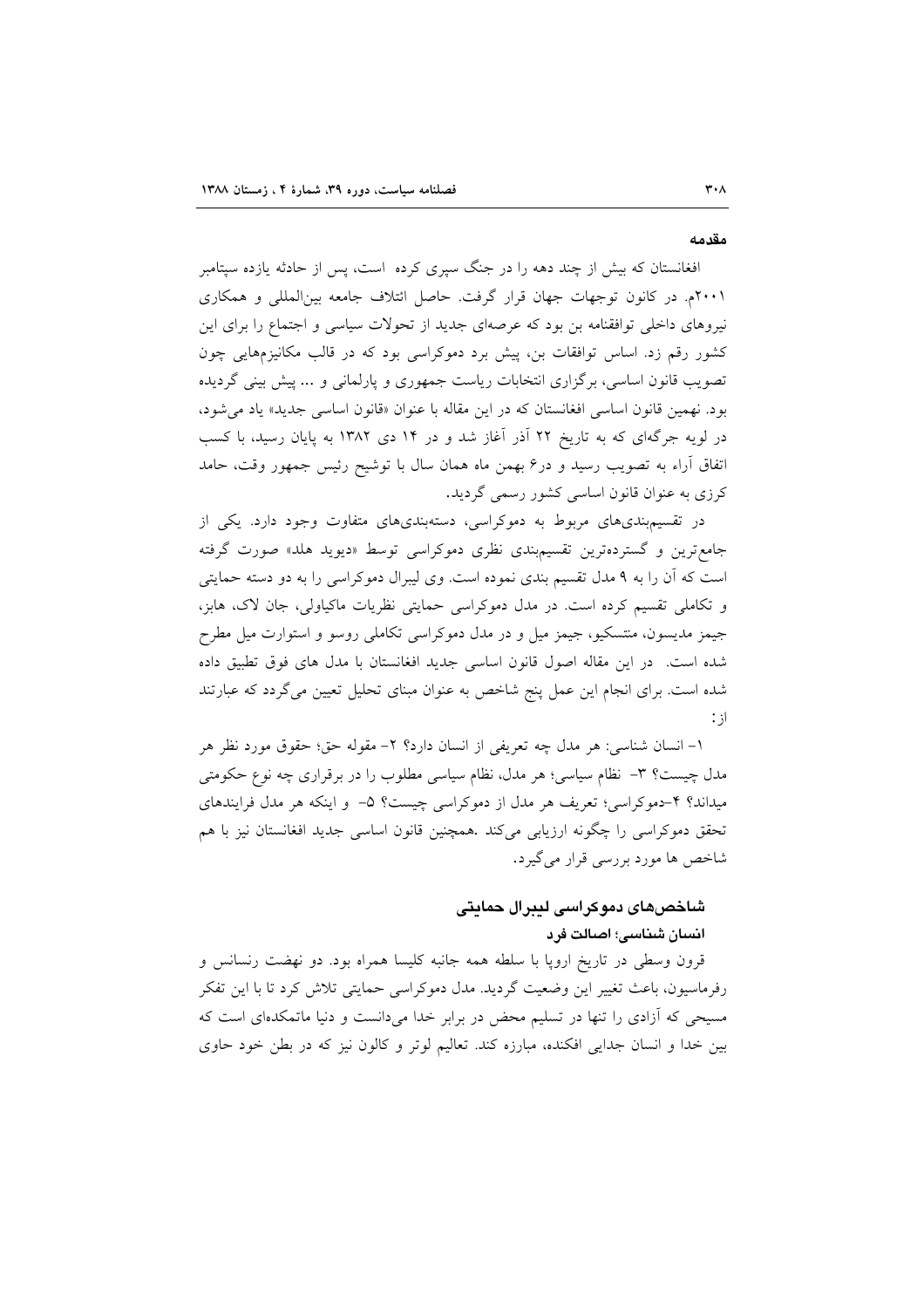مفهومی جدید از شخص به مثابه «یک فرد» بود (هلد. ۱۳۸۴، ۶۹)، بر روند پیروی انسان از عقل و دوری گزینی از تعالیم کلیسا را سرعت بخشید. از سوی دیگر، هابز دیدگاهی روانشناسانه داشت. از نظر او، طبع واقعی انسان، فردگرا، خودخواه، بداندیش و از لحاظ مبارزه جویی برتری طلب است (عالم، ۱۳۸۴، ۲۳۷). او معتقد است که «انسان گرگ انسان است». اما لاک نظر متفاوتی دارد. او انسان را موجودی نوعدوست و همه انسان ها را دارای یک جوهره و گوهر میدانست (همان، ۲۷۵). به نظر وی انسان ها موجودات عاقلی هستند. او میگوید: «آزاد زاده شدن، به دلیل عاقل زاده شدن ماست. پس آزادی بشر و اختیار آنچه که اراده میکند بر عقل او استوار است» (و.ت.جونز، ۱۳۵۸، ۲۰۸). بنتام و مدیسون، اما، معتقدند نیروی انگیزنده فرد جستجوی خرسندی و دوری از رنج است. آنچه انسان را به درون جامعه میکشاند فایده آن است. اگر هر كس نفع خود را جستجو كند نفع كل جامعه نيز تامين مى شود.

مقوله حق؛ ١) حقوق طبيعي، ٢)حق مالكيت وحق انتقال آن

ایجاد دو قرارداد اجتماعی و سیاسی توسط اصحاب قرارداد اجتماعی، سرآغاز شکل گیری مفهوم مدرن «حق» شد. این دو قرارداد یکی "اجتماعی" و دیگری "سیاسی" بود. قرارداد اجتماعی با برابری مشخص شد و قرارداد سیاسی با تبعیت افراد از اقتدار سیاسی در نظریههای جديد، (مدرن) حق و حقوق فردي بر حقوق اجتماعي مقدم انگاشته شد و عملاً تعيين كننده سرشت نهادهای مناسب سیاسی شد. در این مدل به انسان به منزله یک فرد، حق طبیعی را بر مبنای قانون طبیعی کسب کرد. جان لاک در این باره میگوید:«خداوند میل قوی برای حفظ زندگی و وجود را داده است... عقل چونان صدای خداوند به ما میآموزد که این میل طبیعی را حفظ كنيم» (همان، ۶).

#### نظام سياسئ؛ دولت مشروطه

همانگونه که تفاوت دیدگاه در انسان شناسی، فلسفه حق را متحول ساخت، منشاء نظام سیاسی را نیز دگرگون ساخت. در نظریههای قرارداد اجتماعی، فرد خصلتی عقلانی دارد و می تواند دریابد که در صورت فقدان هنجارهای حقوقی، روابط انسانی دچار تزلزل گشته و امنیت غیرممکن میشود. در نظریههای قرارداد اجتماعی فرمانبرداری و تبعیت مردم از دستورات حاکم و حق فرمانروا در اعمال قدرت، براساس نوعی رضایت که جین همیتن در کتاب فلسفه سیاسی از آن با عنوان «نظریه فرمانروایی مبتنی بر رضایت» (همپتن. ۱۳۸۰و ۹۷) نام می برد، باید صورت گیرد. مدل حمایتی بر رضایت افراد تاکید دارد و آن را محدود و مشروط به خواستههای اکثریت ساخته است. قدرت در این مدل پس از سپردن به حاکم، مطلق و نامحدود است اما اين انتقال به صورت قطعي و دائمي نيست (صناعي، ١٣٧٩، ١٥). همچنين،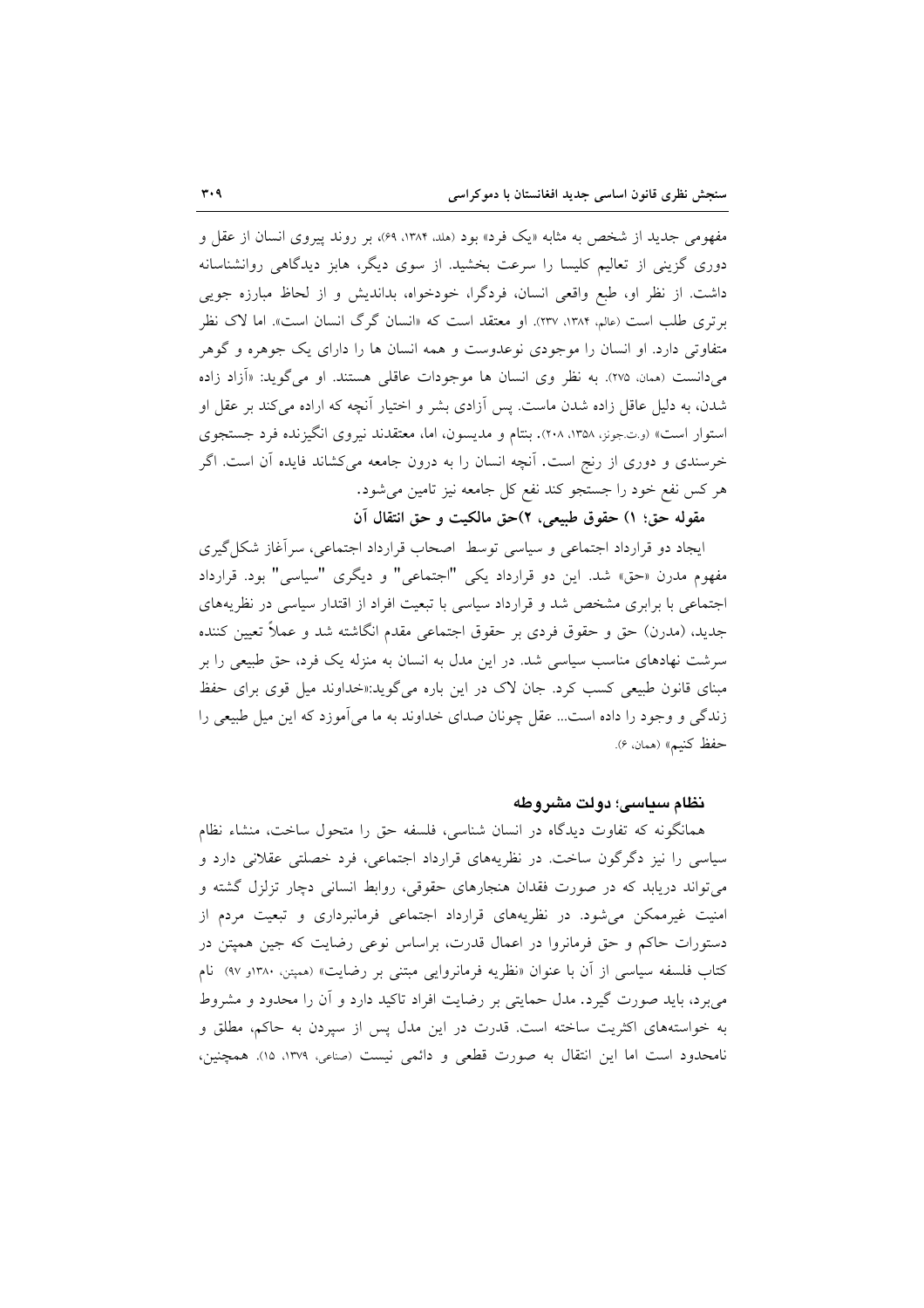سودمندی عمومی محور نظریه سیاسی را تشکیل میدهد. دولت در این نظریه مجموعهای از افراد است و منافع عمومی قاعدتاً چیزی جز جمع عددی منفعتهای خاص نباید باشد (پولادی،  $(17V, 17A)$ 

## دموکراسی؛ دموکراسی نمایندگی

نظریه پردازان مدل حمایتی معتقدند در دموکراسی باید یک تن به حکمرانی بپردازد. مردم با هم توافق میکنند و هر فرد با فرد دیگر پیمان میبندد که خود را تسلیم حاکمیت یک مرد یا انجمني از مردان كنند و از طرف اكثريت أنها، حق سخن گفتن به أن مرد يا انجمن داده و همه آنها، خواه آنکه به او رای موافق داده، یا آنکه رای موافق نداده است، باید همه اقدامات و آرای ٱن فرد يا انجمن را مشروع بدانند (عالم، پيشين، ٢٢۶). همچنين حكومتگران نبايد از حقوق برابر با حقوق مردم برخوردار باشند. آنها کارگزاران حکومتاند و نسبت به مردم تکالیف و وظایفی دارند که باید اَن را اجرا کنند. لاک در فصل دهم «رساله دوم» توضیح میدهد که اگر اکثریت تصمیم بگیرد که خود قاضی و خود اجرا کننده قانون طبیعت باشد، در این صورت اکثریت رای به دموکراسی داده است (همپتن، پیشین، ۱۰۸). همچنین، به گفته منتسکیو، نظامی که خود را وقف تامین أزادی کند و فساد و انحصارهای غیرقابل قبول امتیازات را به حداقل برساند، یک نظام دمکراتیک میداند (هلد، پیشین، ۹۰).

### فرایند تحقق دموکراسی؛ مبتنی بر رضایت

مدل حمایتی بر کفایت قدرت دولت انگشت میگذارد. مهمترین تکلیف حکمران آن است که در برقراری صلح و نظم کامیاب باشد. ساختن قانون و تطبیق قانون با موارد معین و اجرای قانون، همه از حقوق و تكاليف حكمران است. اراده حكمران قانون است ولي تكليف او آن است که قوانینی بیاورد که حقوق طبیعی افراد اجتماع را حفاظت کند و منافع آنها را تامین نمایند. حکمران وظیفه قانونگذاری و اجرای قانون را به عهده دارد. او مسئول اصلی قضایی هم هست و بر ارتش نظارت دارد. مالیاتها را وصول می کند و کارگزاران تنها در مقابل او مسئول و پاسخگو هستند (صناعی، پیشین، ۱۴). از نظر هابز و لاک قرارداد اجتماعی متضمن تعهدات منطقی بین طرفین است و مردم موظف به پذیرفتن تعهدات ناشی از این قرارداد هستند. این مدل در پی دفاع از محدودهای آزاد از مداخله دولت نیز بود که در آن داد وستد، تجارت و خانواده پدرسالار یا به نوعی جامعه مدنی بتوان رشد کند. اما در تعیین اصول و نهادهای لازم برای محدود کردن عمل دولت موفق نبود (هلد، پیشین، ۸۳).

به نظر منتسکیو، که یکی از مهمترین واضعان دولت مشروط در مدل حمایتی معتقد است، «دولت مشروطه» به عنوان ساخت و كار اصلى تضمين كننده حقوق فرد مى باشد. ساختار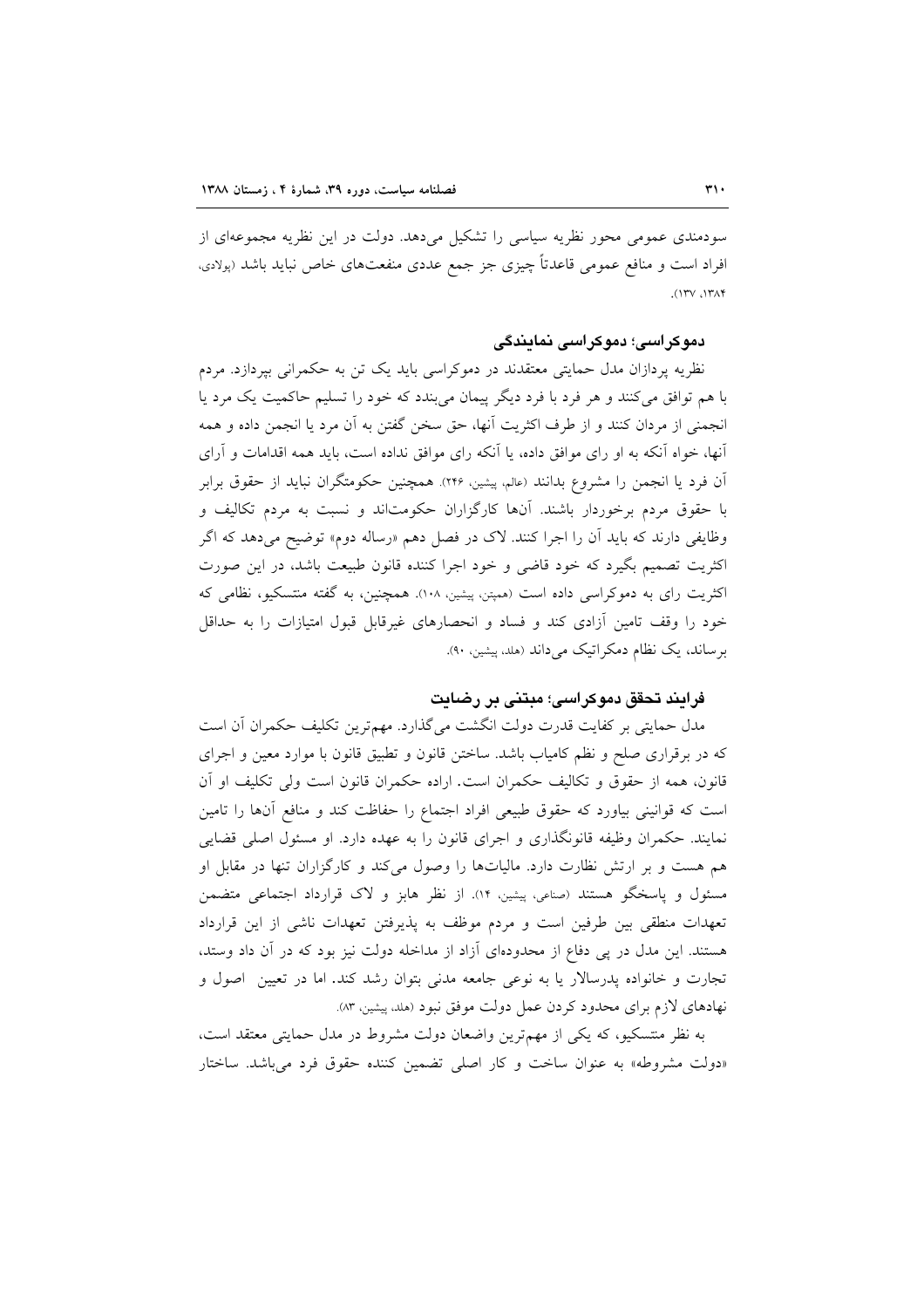قدرت باید در مقابل سوء استفاده افراد یا گروهها، آسیب ناپذیر باشد. او مصراً از اندیشه جامعهای دفاع می کرد که در آن افراد، استعدادها و توانها، آکنده از این معرفت باشند که منافع خصوصی باید حفظ شود (همان. ٩١). منتسکیو واضع اصلی نظریه تفکیک قواست. او اداره قوه مجریه را در دست پادشاه قرار میدهد که بر سرعت در تصمیم گیری تاکید میکند ...اما برای تحدید قدرت وی، باید قوه مقننهای که صلاحیت بحث درباره خط مشی، اصلاح و تغییر قوانین و حق استیضاح قوه مجریه را داشته و با کنترل مبانی اقتصادی دولت، امکان محدود ساختن قوه مجريه را امكانيذير سازد، وجود داشته باشد. قوه مقننه نيز براى كارايي بيشتر، از دو مجلس نجیبزادگان و عوام تشکیل شود. حق رد کردن قوانین برعهده نجیبزادگان و حق وضع قوانین جزء وظایف مجلس عوام باشد. قوه قضاییه هم از هر دو قوای دیگر بطور مستقل عمل کند. و در نهایت معتقد است که «این فرمانبرداران هستند که در مقابل فرمانروایان ياسخگو مي باشند» (همان، ۹۷).

مدیسون نیز برای یافتن راهی برای تنظیم منافع گوناگون و درهم پیچیده و جلوگیری از استبداد اکثریت، از یک «نظام نمایندگی» دفاع میکند. این نوع حکومت قدرت خود را از راه انتخابات مستقيم يا غيرمستقيم از مردم مي گيرند.

# شاخصهای دموکراسی لیبرال تکاملی انسان؛ کمال خواهی

در این مدل از آموزه نیکی انسان دفاع میشود. روسو در کتاب **گفتار درباره خاستگاه نابرابری،** ۱۷۵۵ به طور ضمنی بر اَموزه کلیسا در مورد گناه اولیه انسان حمله و صریحاً در مقابل اندیشه هابز در مورد "وضع طبیعی" ایستادگی میکند. او انسان طبیعی را برخوردار از دو انگیزه خودخواهی و دلسوزی میداند. انگیزه دوم نیروی انگیزه اول را تعدیل و از این راه تشکیل جامعه را ممکن میکند: «دلسوزی عاطفهای طبیعی است که با تعدیل خشونت خودخواهی در افراد، کمک میکند تا کل انواع حفظ شود» (عالم، پیشین، ۳۴۵). این تعدیل موجب صلح دوستی انسان میگردد. اما انسان ها بیش از آنکه صلح جو باشند، کمال جو هستند و این كمال خواهي تنها در يك نظام اجتماعي ميسر خواهد بود نه در وضع طبيعي.

### حق؛ حقوق معنوى

حق در آراء نظریه پردازان دمکراسی تکاملی نسبت به مدل حمایتی، توسعه بیشتر یافته است. در مدل تکاملی حق حاکمیت از آن مردم و دولت تنها، مجری خواستههای مردم است. انسانها علاوه بر "حقوق طبیعی"، دارای "حقوق معنوی" نیز هستند. آنها حق دارند تا در جهت رشد استعدادها و کمال خواهی حرکت کنند و دولت موظف به کارگزاری در این امر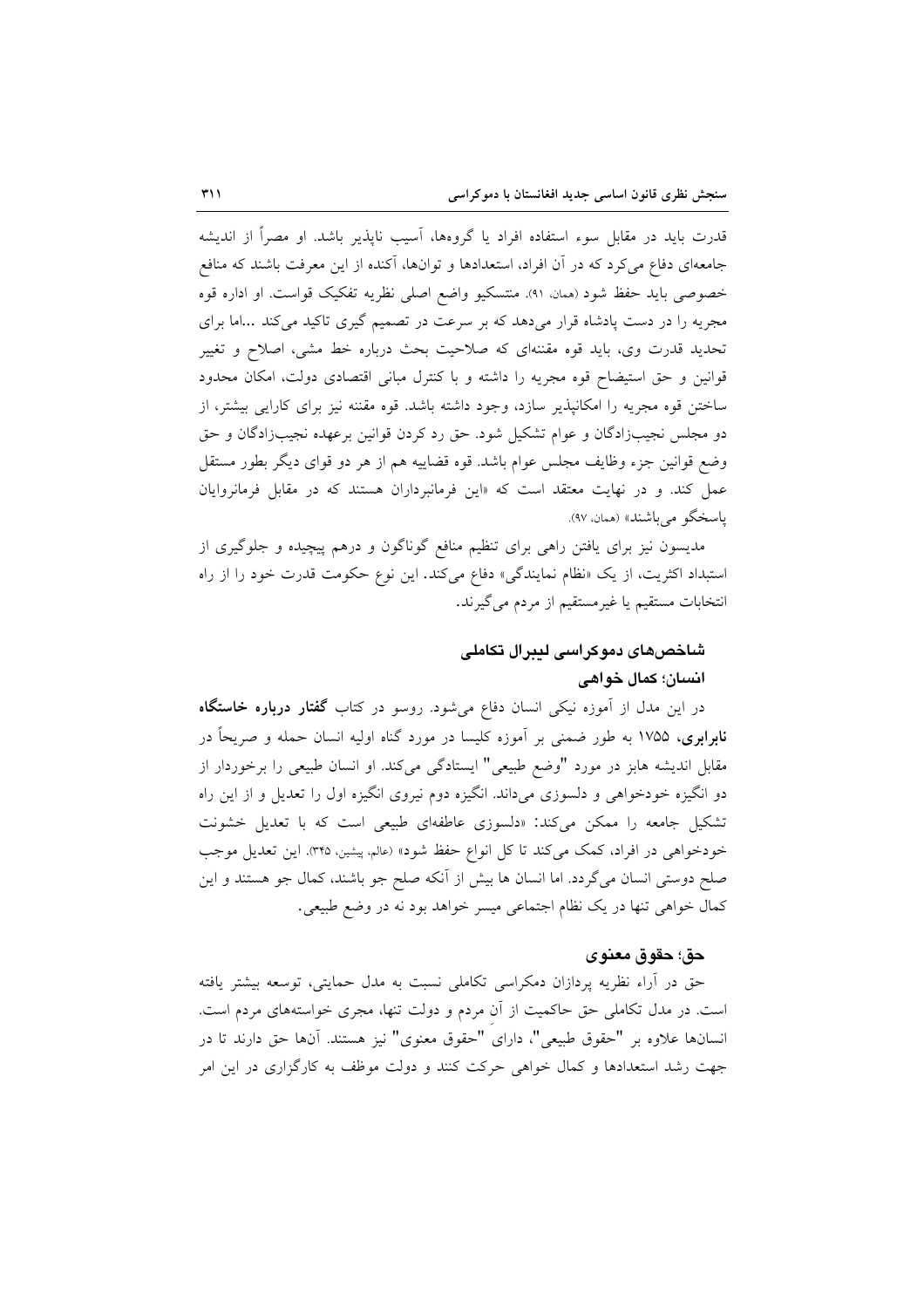است. حق برابری هم که منحصراً در حقوق سیاسی بود متمرکز شده بود، گسترش یافته و حق برابری اقتصادی ًمطرح گردید. مهمترین حق سیاسی مورد نظر میل، آزادی بیان است. آزادی بیان قبل از هر چیز این امکان را فراهم میسازد که اندیشههای نو مطرح شوند. اندیشههای نو ييش شرط تكامل و پيشرفت جوامع است (ليدمان ١٣٨١، ٢٣١).

نظام سياسي؛ (سيستم مختلط با مشاركت مستقيم)

حاکمیت، در مدل تکاملی «اراده عمومی» تفسیر شده است. اراده عمومی علاوه بر اینکه دربردارنده اراده واقعی افراد است، به خیر عمومی منتهی میشود. اصل و مایه قرارداد اجتماعی روسو این بود که؛ هر یک از ما وجود و قدرت خود را تحت رهبری عالیه اراده همگانی به مشارکت میگذاریم و هر عضوی را به عنوان جزء لاینفک کل در مجموعه خود میپذیریم (کسرایی، ۱۳۷۹ \. در این مدل حکومت غیرمختلط یا ساده بهترین سیستم برای دستیابی به نظام سياسي مطلوب معرفي شده است (عالم، ييشين، ٢٢۶).

## دموکراسی؛ پرورش استعدادها

نظریه پردازان مدل تکاملی معتقدند، هر شکلی از حکومت تحت شرایط خاصی خوب و در وضع و حال دیگری بد است. دموکراسی برای کشورهای کوچک مناسب است؛ روسو صراحتاً می گوید که برای برقراری دموکراسی و دستیابی به آزادی باید بتوان «بطور ساده شماره افراد ملت را مانند یک رابطه آسان شرح دهیم» (روسو، ۱۳۴۵، ۶۲). روسو بین میزان جمعیت یک کشور و دستیابی به دموکراسی ارتباط مستقیم برقرار میکند زیرا در کشور با تعداد کم امکان برقراری روابط مبتنی بر اصول آزادی بین مردم و حکومت وجود دارد. در چنین جامعهای امکان مشارکت همه مردم و پرورش استعدادها وجود دارد. تعبیر روسو از جامعه مبتنی بر دموکراسی، یک حکومت کامل است و آن را تا حدی دست نیافتنی میداند (لیست ۱۳۸۳). از نظر میل هم آرمانیترین نوع حکومت «حکومتی است که در آن حاکمیت، یا برترین قدرت ادارهکننده کشور، در اختیار جمع فراگیر افراد جامعه باشد و هر شهروند نه فقط در (چگونگی) اعمال آن حاکمیت برین رای و نظری داشته باشد، بلکه، دستکم در فرصتهایی برای داشتن نقشی فعال در گزاردن پارهای وظایف سیاسی، منطقه ایی یا کشوری، فراخوانده شود» (میل،  $.941.999$ 

### فرايند تحقق دموكراسى؛ مشاركت همگانى

از نظر نظریه پردازان مدل تکاملی، دولت تنها وظیفه حمایت از جان و مال و تامین نیازهای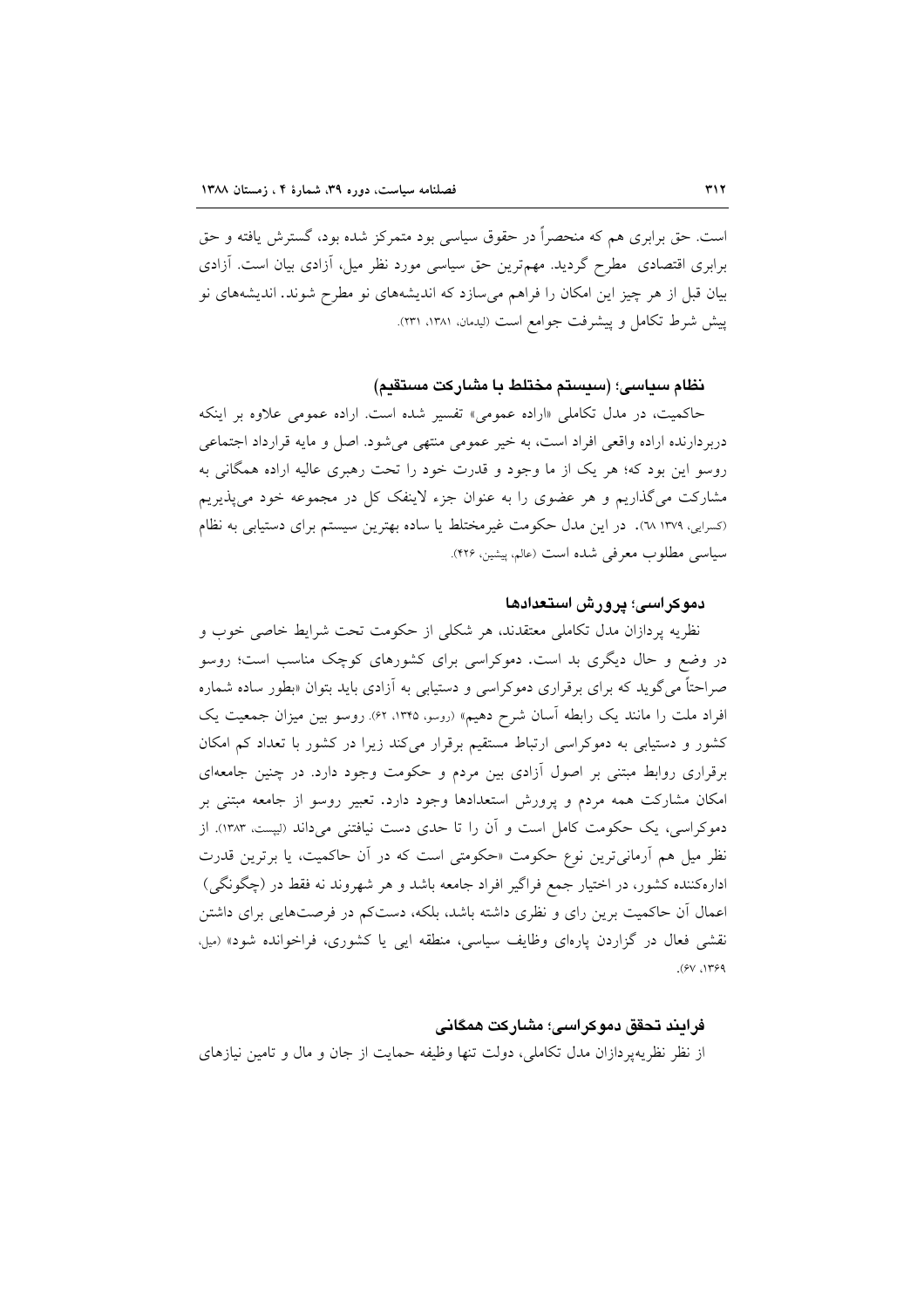انسان را ندارد؛ بلکه تامین نیازهای معنوی انسان و سعادتمند کردن آن باید هدف نهایی دولت باشد. سعادت واقعی در خیر عمومی است که تنها با زندگی در اجتماع و پیروی از دولت (اراده عمومی) و اجرای وظایف قابل دسترس میباشد. همچنین مالکیت ابزار سلطه بر آنهایی است که آن را ندارند؛ بنابراین مالکیت باید تحت کنترل اراده عمومی یا دولت باشد (عالم، ييشين،۴۶۹).

جان استوارت میل، یکی دیگر از نظریهپردازان مدل تکاملی، برای تضمین حداکثر آزادی شهروندان و محدودیت عرصه فعالیت دولت، أمیزمای از یک دموکراسی انتخابی و اقتصاد سیاسی بازار آزاد را پیشنهاد می کند، و فعالیت دولت را در جهت حل مسائل مربوط به هماهنگی و تامین خدمات عمومی محدود میکند اما چشمانداز روشنی ارائه نمیدهد (هلد. پیشین، ۱۵۲). همچنین تضمین حقوق افراد و اقلیتها در مقابل اکثریت، از مهمترین دلمشغولی های جان استوارت میل در قرن گذشته بود. میل از یک سو از حقوق فرد دفاع می کرد و از دیگر سو نگران بود که تجمع حقوق افراد در قالب اکثریتها، گونهای از استبداد را نسبت به افراد یا اقلیتهای قومی، مذهبی به وجود میآورد. وی تا أنجا استدلال کرد که خواهان حمایت از افراد و شهروندان در مقابل افکار و احساسات غالب روز بود (قادری، ۱۳۸۳، صص٢٧-٢٤) . همچنين او به افزايش دامنهٔ قدرت دولت مي انديشيد. ميل بعضي از مداخلههاي دولت را در زندگی افراد ضروری دانسته و براساس پیشگیری از آسیب رساندن به دیگران آن را میپذیرفت و حدود آن را صیانت نفس ذکر کرده است. اما همواره از مداخلههای خودسرانه و مبتنی بر منافع شخصی میهراسید .میل از دولت بیش از حد گسترش یافته نیز بیمناک بود که به تحدید آزادی اقلیتها منجر خواهد شد.

او حق رای همگانی را ضروری میشمرد اما طرفدار حق عمومی و برابر نبود. مردم به دستههای متفاوت از آگاهی تقسیم می شوند و بر همین اساس، برخورداری آنان از حق رای متفاوت است. گروهی از مردم وجود دارند که هرگز نباید حق رای داشته باشند. کسانی که از سطح اگاهی و دانش پایین تر برخوردارند، در این دسته قرار میگیرند. در عین حال افرادی که تکامل اجتماعی به نبوغ و اندیشههای آنان وابسته است و کارایی حکومت دمکراتیک را افزایش می دهند، از حق رای افزونی تری برخوردارند و ملاک و شاخص آن را منزلت شغلی بيان مي كند.

شاخصهای دمکراتیک قانون اساسی جدید افغانستان انسان شناسی؛ کرامت انسان یکی از مهمترین محورهای قانون اساسی جدید، احترام و حفظ «کرامت انسانی» است .در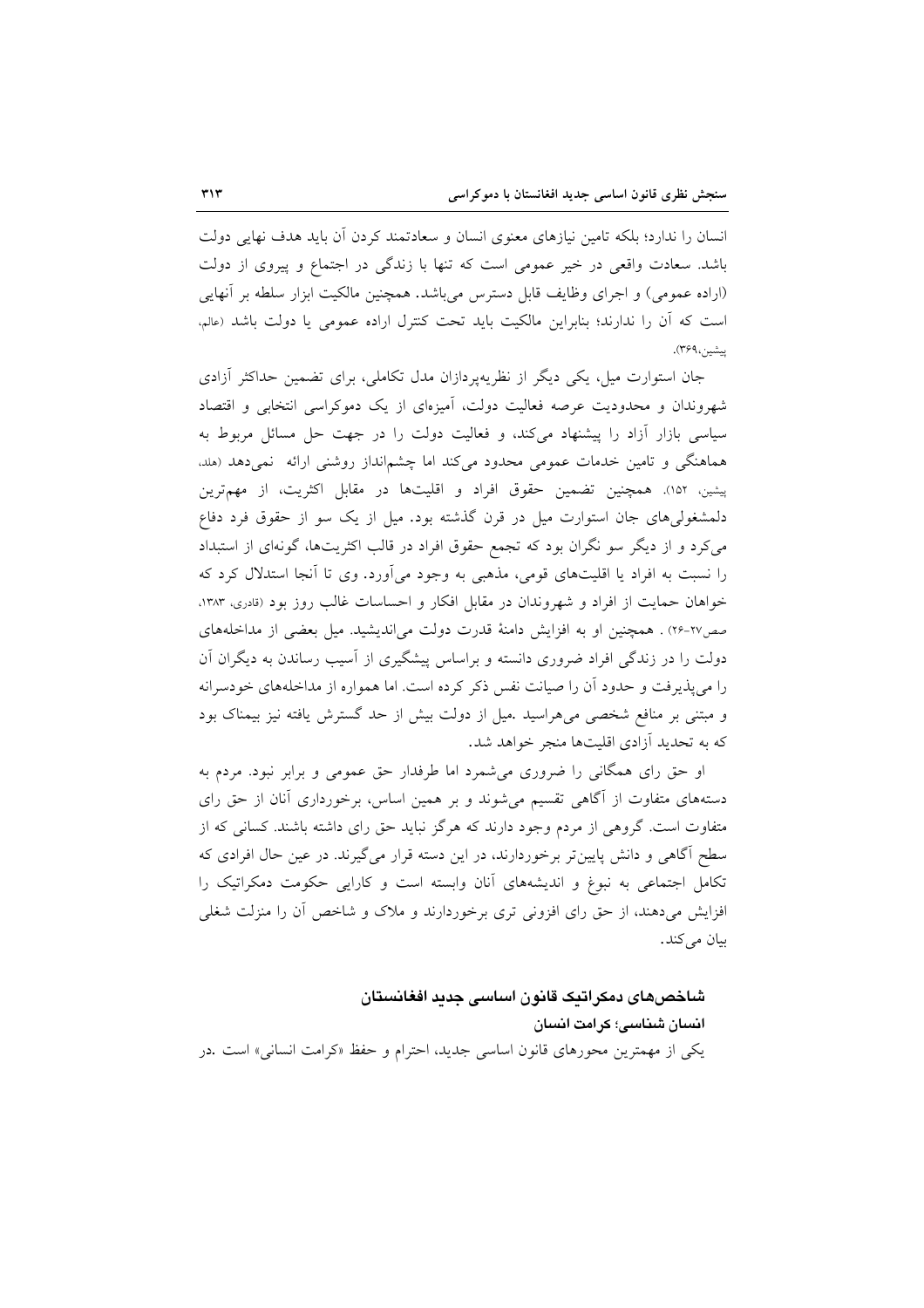قانون اساسی افغانستان، دولت به ایجاد یک جامعه مرفه و مترقی بر اساس عدالت اجتماعی، حفظ کرامت انسانی، حمایت حقوق بشر، تحقق دموکراسی، تامین وحدت ملی، برابری بین همه اقوام و قبايل، و انكشاف متوازن در همه مناطق كشور مكلف، باشد (مقدمه قانون). همچنین حفظ کرامت انسانی (ماده ۶) و آزادی انسان که دولت موظف به احترام و حمایت از آن است (ماده۲۴) و رعایت حقوق بشر(ماده۶ و ۷) از اهم موضوعات قانون اساسی جدید افغانستان در باب انسان است. همچنین تقویت بنیادهای سیاسی و اجتماعی و اقتصادی جامعه در راستای تحقق حقوق انسانی و حفظ ارزشهای والای انسانی قرارمی باشد که فصل دوم قانون اساسی افغانستان که ۳۸ ماده قانونی را در برمی گیرد در همین راستا آورده شده است.

#### حق؛ حقوق طبيعي انسان

حق در قانون اساسی افغانستان بر مبنای «احترام به کرامت انسانی» شکل گرفته است .لذا، تقویت بنیادهای سیاسی، اجتماعی و اقتصادی و دفاعی کشور، تامین زندگی مرفه و محیط زيست سالم از اهداف قانون اساسي ذكر شده است (مقدمه) .همچنين فصل دوم قانون اساسي با عنوان «حقوق اساسی و وجایب اتباع»، به منظور ایجاد جامعه مدنی عاری از ظلم و...و برقراری عدالت اجتماعی و حفظ کرامت انسانی و حقوق انسانی و تامین آزادیها و حقوق اساسی به طور تفصیلی در جهت تحقق این امر تدوین شده است <sup>1</sup>.

#### نظام سياسي؛ جمهوري اسلامي

قانون اساسی افغانستان، در ماده اول، شکل دولت را «جمهوری اسلامی، مستقل، واحد و غیرقابل تجزیه» ذکر کرده است. (ماده ۱) که از دو عنصر جمهوریت و اسلامیت تشکیل شده است. استواری حکومت بر دو پایه مردمی در قالب جمهوری و اسلامی است. هر دو این عناصر، مشارکت مردمی را در بطن خود دارامیباشند. قانون اساسی جدید یک قانون کاملاً

۱. حقوق اجتماعی و فرهنگی: حق برابری و رفع تبعیض و امتیاز (ماده۲۲)، حق برابری در مقابل قانون(ماده) و حق زندگی به عنوان یک موهبتی الهی شناخته شده است (ماده۲۳) . حق برخورداری از آزادی از الزامات طبیعی زندگی و حق طبیعی انسان است (ماده۲۴). حق عدم تفتیش و برخورداری از أزادی و محرمیت مکالمات، مراسلات و مخابرات (ماده۳۱ و ۳۷)، تعلیم حق تمام اتباع افغانستان شناخته شده است (ماده ۴۳) و در این جهت تاسیس و اداره موسسات تعلیمات عالی، عمومی و اختصاصی و پیشبرد علم و فرهنگ و هنر از وظایف دولت قرار گرفته است (ماده ۴۶و ۴۷).

حقوق اقتصادی: تقویت بنیه اقتصادی کشور (مقدمه)، حق برخورداری از مسکن و داشتن شغل، مصونیت اموال (ماده۳۸، ۳۹، ۴۰ و ۴۸) عدم تحمیل اجباری کار (ماده ۴۹)

حقوق سیاسی: از جمله آزادی بیان (ماده ۳۴)، حق انتخاب کردن و انتخاب شدن(ماده۳۳)، تاسیس انجمنها و جمعیتها و برگزاری تظاهرات و تشکیل احزاب (ماده ۳۵و ۳۶)، ) محو هر گونه ظلم، استبداد و خشونت، حق عدم سلب تابعیت و حق عدم تبعيد، تعذيب انسان ممنوع اعلام شده است. '

<sup>&</sup>lt;mark>حقوق قضایی</mark>: برائت ذمه (ماده۲) ، حق گرفتن وکیل و دفع اتهام(ماده۳۱)، ممنوعیت از شکنجه و اخذ اقرار یا تهدید و ارعاب و تعیین جزایی ممنوع بوده و با کرامت انسانی در تضاد قرار دارد. (ماده۲۹ و ۳۰)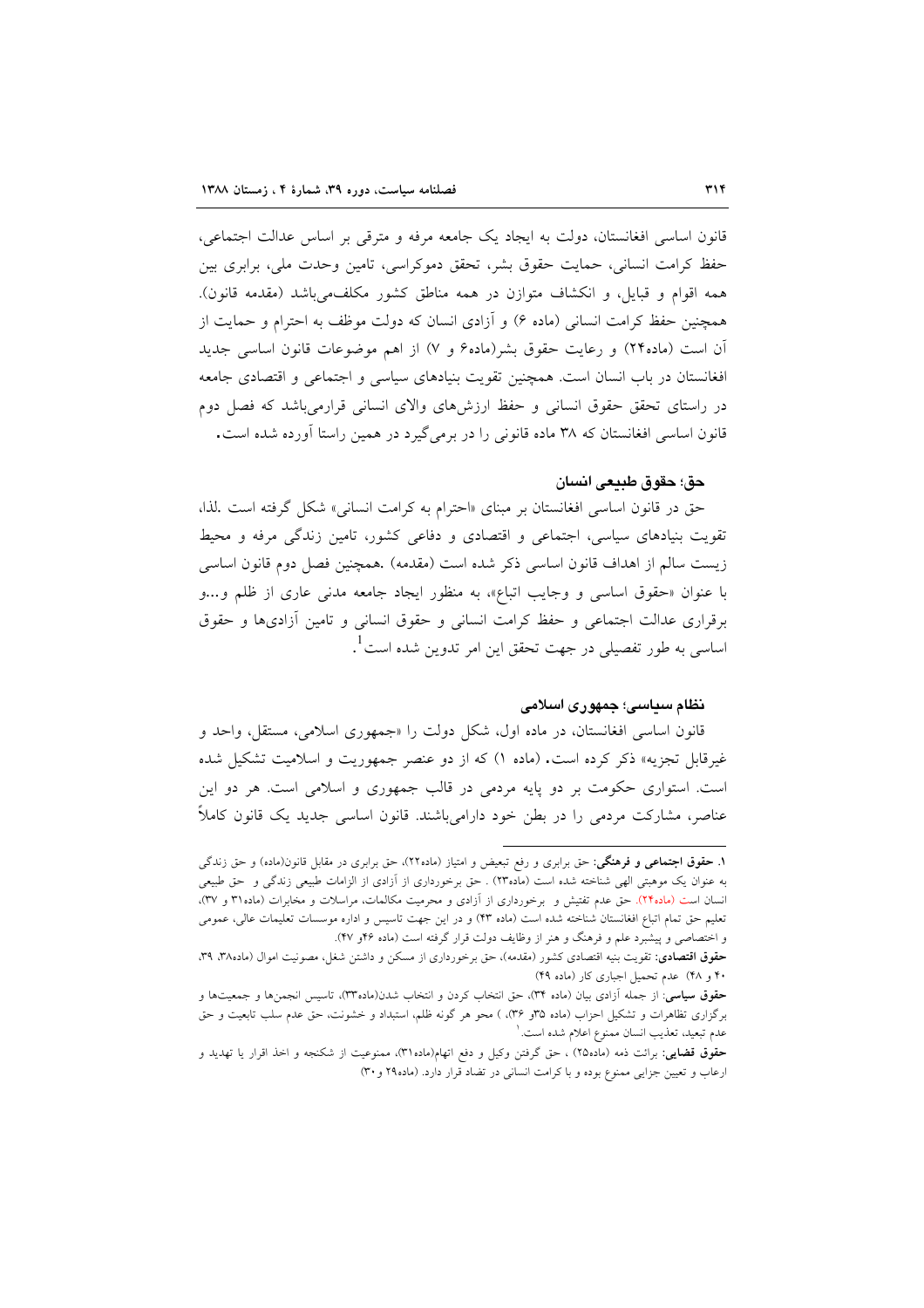اسلامی است ۱۴. بند از ۱۶۲بند آن درباره اسلام میباشد. اسلام در مقدمه و در همه چهار بند ابتدایی به وضوح دیدهمی شود .اسلام بوضوح زیربنای سیاست و قانون مذهب را در افغانستان تشکیل می دهد (870 ,Mohmoudi. 2004, 870). اسلام دین رسمی دولت است (ماده ۲) و هیچ قانونی مخالف معتقدات و احکام دین مقدس اسلام نباشد (ماده ۳) اسلام در قانون اساسی جدید به نسبت قانون اساسی ۱۹۶۴ که وضع قانون را در مخالف با «اصول اسلامی» منع کرده بود و قانون اساسی جدید که آن را مقید به «معتقدات و احکام دین مقدس اسلام» کرده است آن را به شریعت مقید اسلامی نزدیک ساخته است. مادههای بسیاری که نشانگر نقش پررنگ اسلام باشد، بو ضوح وجود دارد(Their, 2006/7, 577) .

#### دموکراسی؛ دموکراسی نمایندگی

در هفتمین فراز از مقدمه قانون، منظور از تهیه و تصویب قانون اساسی را «تاسیس نظام متکی بر اراده مردم و دمکراسی» و در فراز هشتم «ایجاد جامعه مدنی عاری از ظلم، استبداد، تبعيض و خشونت و مبتنى بر قانونمندى، عدالت اجتماعى، حفظ كرامت و حقوق انسانى و تامین آزادیها و حقوق اساسی مردم» ذکر شده است. «حاکمیت ملی در افغانستان به ملت تعلق دارد که به طور مستقیم یا توسط نمایندگان خود آن را اعمال می کند.» (ماده۴)

#### فرائند تحقق دموكراسي

در بررسی فرایندهای تحقق دموکراسی چهار معیار که تا حدود زیادی همپوش نیز می باشند، را در نظرمی گیریم (نک: بیتام، ۱۳۸۳.صص ۲۵۱–۲۴۸).

۱- انتخابات آزاد و عادلانه؛ ۲-پاسخگویی دولت؛ ۳-تفکیک قوا؛ ۴-حقوق مدنی و سياسى.

#### ۱– انتخابات آزاد و عادلانه

نقطه شروع دموکراسی نمایندگی، مردم هستند. در قانون اساسی جدید افغانستان فرایند انتخابات در انتخابات ریاست جمهوری، انتخابات پارلمانی و قوه قضاییه مورد بررسی قرار می گیرد. قانون اساسی، نحوه انتخاب رئیس جمهور را چنین بیان میکند: «رئیس جمهور با کسب اکثریت بیش از پنجاه درصد آرای رای دهندگان از طریق رای گیری آزاد، عمومی، سرّی و مستقیم انتخاب میگردد» (ماده ۶۱) و در صورتی که هیچ یک از کاندیدا نتوانند اکثریت بیش از پنجاه درصد آراء را کسب کنند، انتخابات به دور دوم کشیده می شود و تنها کاندیدی که بتواند در دور دوم اکثریت آراء را بدست آورد از بین دو نفر کاندیدایی که بیشترین آراء را در دور اول بدست آوردهاند ً به عنوان رئيس جمهور شناخته خواهد شد (ماده۶۱). وزرا نيز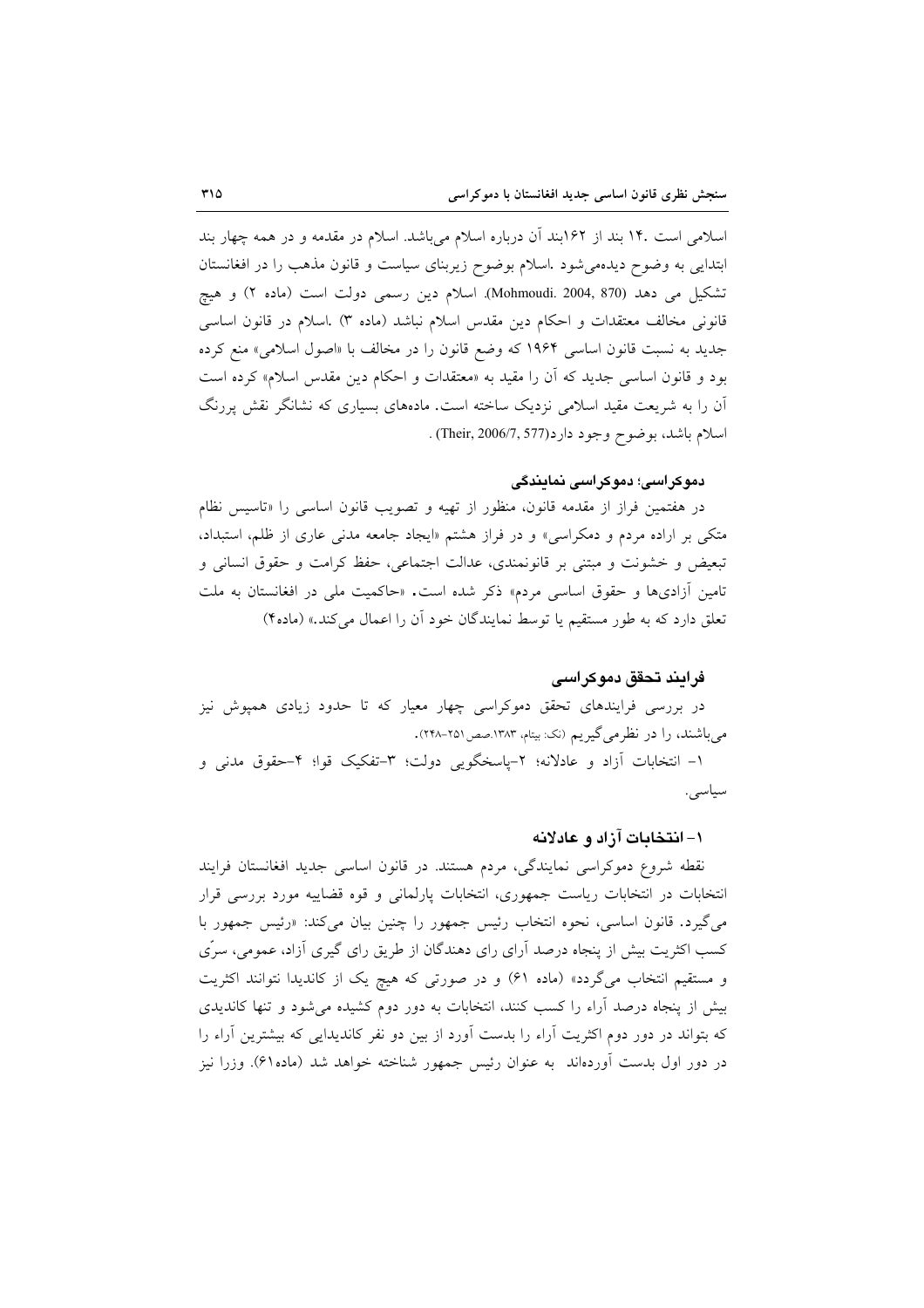توسط رئیس جمهور انتخاب میگردند و تایید و عزل و قبول استعفای آنها باید به تایید مجلس عوام صورت گیرد (ماده ۶۶).

ب- انتخابات يارلماني

شورای ملی متشکل از دو مجلس عوام و سنا میباشد و یک فرد نمی تواند همزمان عضو هر دو مجلس باشد. «اعضای مجلس عوام (ولسی جرگه) توسط مردم از طریق انتخابات آزاد، عمومي، سري و مستقيم انتخاب مي گردند» (ماده ٨٣). در رابطه با نحوه انتخابات نمايندگان شورای ملی در ماده ۸۸ آورده شده است که: «وثایق انتخاباتی اعضای شورای ملی توسط كميسيون مستقل انتخابات مطابق با احكام قانون تدقيق *مي گ*ردد».

چگونگی سیستم انتخابات پارلمانی به همان شیوه به قانون انتخابات واگذار شده است. در ماده ۸۳ در رابطه با کیفیت و میزان دمکراتیک بودن انتخابات، قانون انتخابات را موظف دانسته است كه: «در قانون انتخابات بايد تدابير اتخاذ گردد كه نظام انتخاباتي، نمايندگي عمومي و عادلانه را برای تمام مردم کشور تامین نماید و به تناسب نفوس از هر ولایت به طور اوسط حداقل دو وكيل زن در ولسي جرگه عضويت يابد. اعضاى مجلس سنا نيز بدين ترتيب انتخاب می گردند که: «١- از جمله اعضای شورای هر استان (ولایت)، یک نفر به انتخاب شورای مربوط برای مدت چهار سال۲۰– از جمله اعضای شوراهای شهرستانها (ولسوالیهای) (هر استان، یک نفربه انتخاب شوراهای مربوط برای مدت سه سال؛ ٣- یک سوم باقی مانده از جمله شخصیتهای خبره و با تجربه به علاوه دو نفر از نمایندگان معلولین و معیوبین و دو نفر نمایندگان کوچیها به تعیین رئیس جمهور برای مدت پنج سال. رییس جمهور تعداد پنجاه درصد از این اشخاص را از بین زنان تعیین می نماید» (ماده ۸۴) .

## ج- انتخابات قوه قضائيه

دادگاه عالی قضایی (ستره محکمه) عالیترین رکن قضایی و در راس قوه قضاییه قرار دارد، دادگاه عالی مرکب است از ۹ عضو که از طرف رییس جمهور با تایید مجلس عوام و با ارعایت احکام مندرج فقره أخر ماده پنجاهم و ماده یکصد و هجدهم این قانون اساسی در آغاز به ترتیب ذیل تعیین.میگردند: سه نفر برای مدت چهار سال، سه نفر برای مدت هفت سال و سه نفر برای مدت ١٠ سال. تعیینات بعدی برای مدت ده سال میباشد. تعیین اعضا برای دوبار امکان ندارد. رییس جمهور یکی از اعضا را به حیث رییس دادگاه عالی تعیین می کند. اعضای دادگاه عالی به استثنای حالت مندرج ماده یک صد و بیست و هفتم این قانون اساسی، تا ختم دوره خدمت از وظایف شان عزل نمی شوند (ماده ١١٧).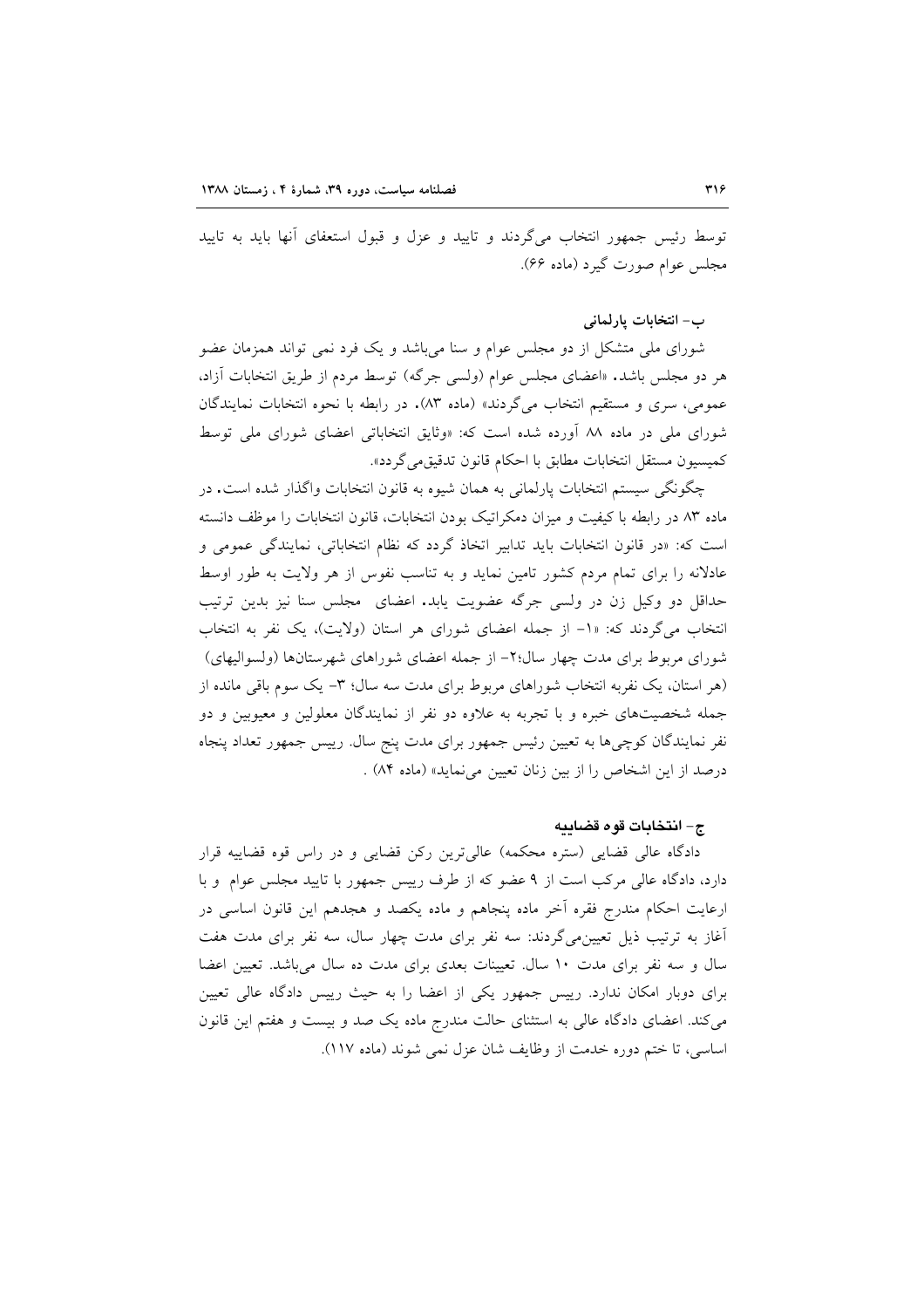## ٢– ياسخگويے دولت و مسئوليت آن

حکومت باید به طور مداوم در برابر مردم و نمایندگان مردم پاسخگو باشد. قدرت باید مطابق مقرراتی اعمال شود که نظارت و مشورت مردم را تضمین کند و جلو سوءاستفاده خودسرانه حکومت گرفته شود. نظام سیاسی افغانستان که یک نظام ریاستی میباشد، صلاحیتهای بسیاری را برای رئیس جمهور و حکومت در نظر گرفته است (ماده های ۶۴ و ۶۵) . پاسخگویی در قانون اساسی افغانستان با توجه به صلاحیتها به صورت ذیل بیان شده است.

الف- پاسخگویی رئیس جمهور و وزرا. رئیس جمهور در معرض رای عدم اعتماد توسط مجلس قرار نمی گیرد جز در صورتی که به اتهام ارتکاب جرایم ضد بشری، خیانت ملی یا جنایت از طرف یک سوم کل اعضای مجلس عوام تقاضا شود و توسط دو سوم کل آرای آن تایید گردد، لویه جرگه دایرمیگردد و رئیس جمهور در برابر ملت و مجلس عوام مسئول شناخته می شود (ماده ۶۹).

– **یاسخگویی وزراء**: پاسخگویی و مسئولیت وزرا در ماده ۷۷ به صراحت چنین ذکر شده است: وزراء از وظایف مشخصه خود نزد رئیس جمهور و مجلس عوام مسئولیت دارند» . همچنین مجلس عوام می تواند به پیشنهاد ۲۰ درصد کل اعضاء از هر یک وزرا استیضاح به عمل آورد (ماده ۹۲) اما مادههای دیگری از قانون اساسی، به نوعی وزرا را در معرض پاسخگویی قرار میدهد. «هر یک از کمیسیونهای هر دو مجلس شورای ملی می تواند از هر یک از وزرا در موضوعات معین سوال نماید » (ماده ۹۳) و یا «هر مجلس شورای ملی می تواند حضور وزرا را در جلسه خود مطالبه كند» (ماده ١٠٣).

ب- پاسخگویی شورای ملی. شورای مل<sub>ی</sub> عال<sub>ی</sub>ترین ارگان تقنینی مظهر اراده مردم دولت جمهوری اسلامی است و از تمامی (قاطبه) ملت نمایندگیمییکند. هر عضو شورا در موقع اظهار رای، مصالح عمومی و منافع علیای مردم افغانستان را مدار قضاوت قرارمیدهد (ماده ٨١). صلاحیتهای شورای ملی در قانون اساسی طبق مادههای ٩٠، ٩١، ٩٤ ذکر شده و پاسخگویی شورای ملی جز در موارد ارتکاب جرایم در هیچ مادهای در نظر گرفته نشده است.

ج- پ**اسخگویی لویه جرگه**. لویه جرگه عالیترین مظهر اراده مردم افغانستان میباشد. صلاحیتهای لویه جرگه در مسائل بسیار مهم مملکتی میباشد که اعضای آن متشکل از ۱- اعضای شورای ملی و ۲- روسای شوراهای استانی و شهرستانها میباشد (ماده ۱۱۰). پاسخگویی اعضای لویه جرگه جز در موارد ارتکاب جرایم در هیچ مادهای در نظر گرفته نشده است.

د– پاسخگویی قوه قضاییه. بررسی مطابقت قوانین، فرامین تقنینی، معاهدات بین|لدول و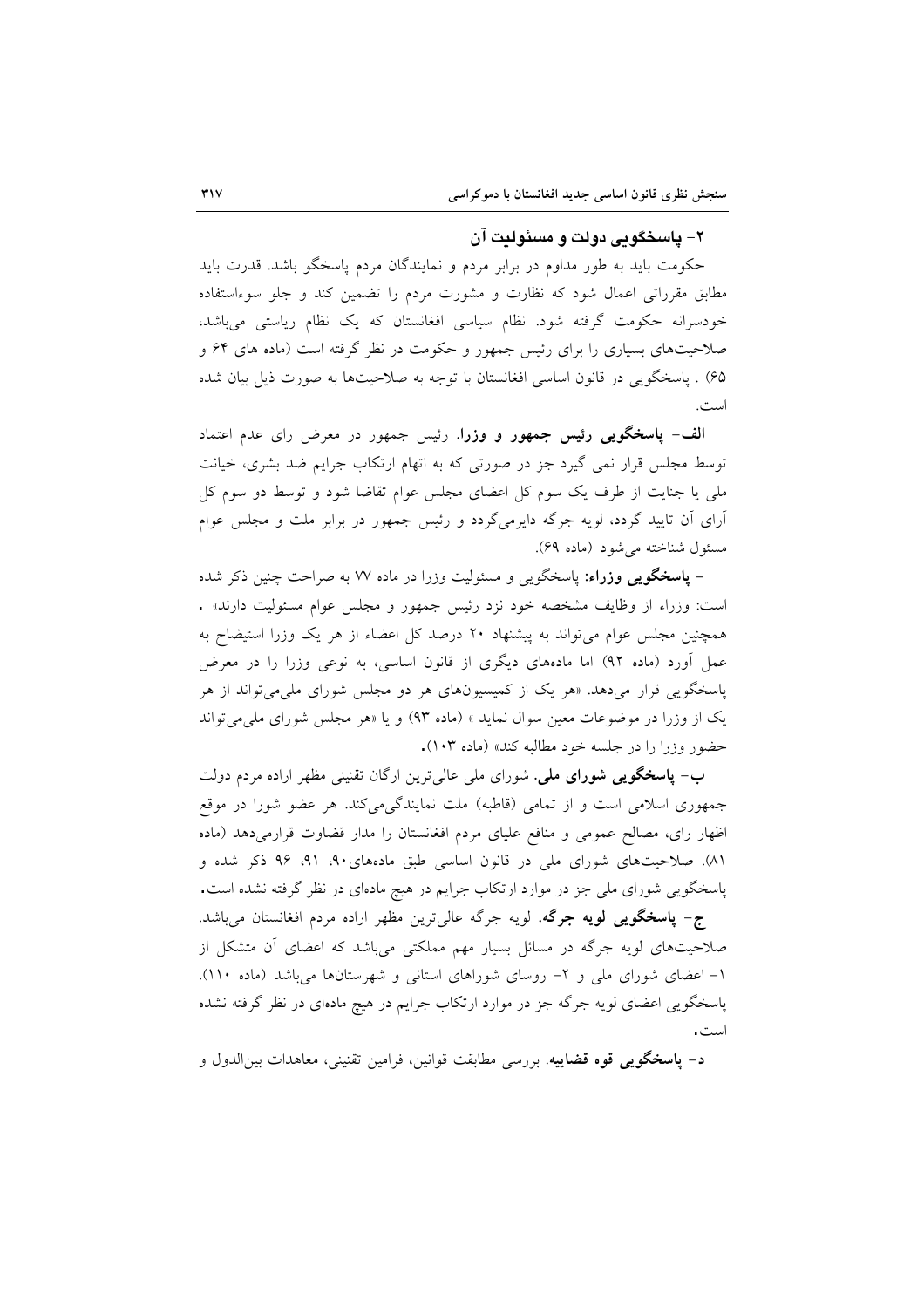میثاقهای بین|لمللی با قانون اساسی و تفسیر آنها براساس تقاضای حکومت و یا محاکم، مطابق به احکام قانون از صلاحیت ستر محکمه می باشد (ماده ۱۲۱). هیچ قانونی به پاسخگویی قوه قضاییه اشاره نکرده است . ماده ۱۲۷ اعلام میدارد که چنانچه رئیس یا عضو ستره محکمه به جرمی ناشی از اجرای وظیفه یا ارتکاب جنایتی متهم شوند و یک ثلث اعضای مجلس عوام محاکمه آنان را تقاضا نماید و دو سوم کل اعضاء آن را تصویب کنند، متهم از وظیفه عزل و موضوع به محکمه خاص محول میگردد (ماده ۱۲۷).

### ٣- نظام تفكيك قوا

سیستم جدید سیاسی افغانستان یک سیستم ریاستی ناب میباشد (Deledda, 2006,3). با یک رئیس جمهور، دو معاون رئیس جمهور، یک قوه مقننه دو مجلسی و یک قوه قضاییه مستقل که توسط رای مستقیم مردم انتخاب می شوند. رئیس جمهور هم رئیس حکومت و هم رئیس دولت هست و در معرض رای عدم اعتماد توسط مجلس نیست (به استثناء احضار به دادگاه یا اعلام جرم). رئيس جمهور كابينه خودش را انتخاب مى كند هر چند كه كابينه رئيس جمهور در معرض تایید توسط هر دو مجلس قانونگذاری هست. قوه مجریه تحت تسلط شخص واحد و قدرتمند رئیس جمهور است. قوه مقننه و قضاییه دولت همچنین یک نقش مهم را تحت قانون اساسی جدید ایفا میکنند. قوه مقننه مرکب از مجلس عوام که «ولسی جرگه» نامیده می شود و ۲۴۹ نفر عضو دارد که حداقل ۶۹ عضو آن را زنان تشکیل میدهند و یک مجلس سنا که بطور مساوی تقسیم شده میان نمایندگان منتخب ایالات، نمایندگان منتخب بخشها و منتخبین رئیس جمهور. سیستم قضایی مرکب است از دادگاه عالی که اعضای آن توسط رئیس جمهور انتخاب و توسط مجلس عوام تایید می شود. قضات دادگاههای سطح پایین تر که توسط دادگاه عالی انتخاب می شوند توسط رئیس جمهور تایید می شوند.

این قانون اساسی تفکیک تلاش کرده تفکیک معنادار و یک تعادل میان قدرتها را بین سه قوه حكومت مركزي ايجاد كند (Their, Iced, 571-572). قانون اساسي مكانيسم روابط قوا را به گونهای سامان داده است که از یکسو با تعریف نظام ریاستی و سپردن زمام امور قوه اجرایی به دست رئیس جمهور، توان تصمیم گیری و اجرا در این قوه را بالا برده و از سوی دیگر با تبعیت از نظریه همکاری قوا، اهرمهای نظارتی نیرومندی را بر عملکرد أن قوه وضع نموده و تا موضع شورای ملی نیز تقویت گردد (محمدی، ۱۳۸۴، ۳۹).

#### ۴- حامعه مدنی

گسترش، ايجاد و تقويت جامعه مدنى از اهداف قانون اساسى تعيين شده است (مقدمه).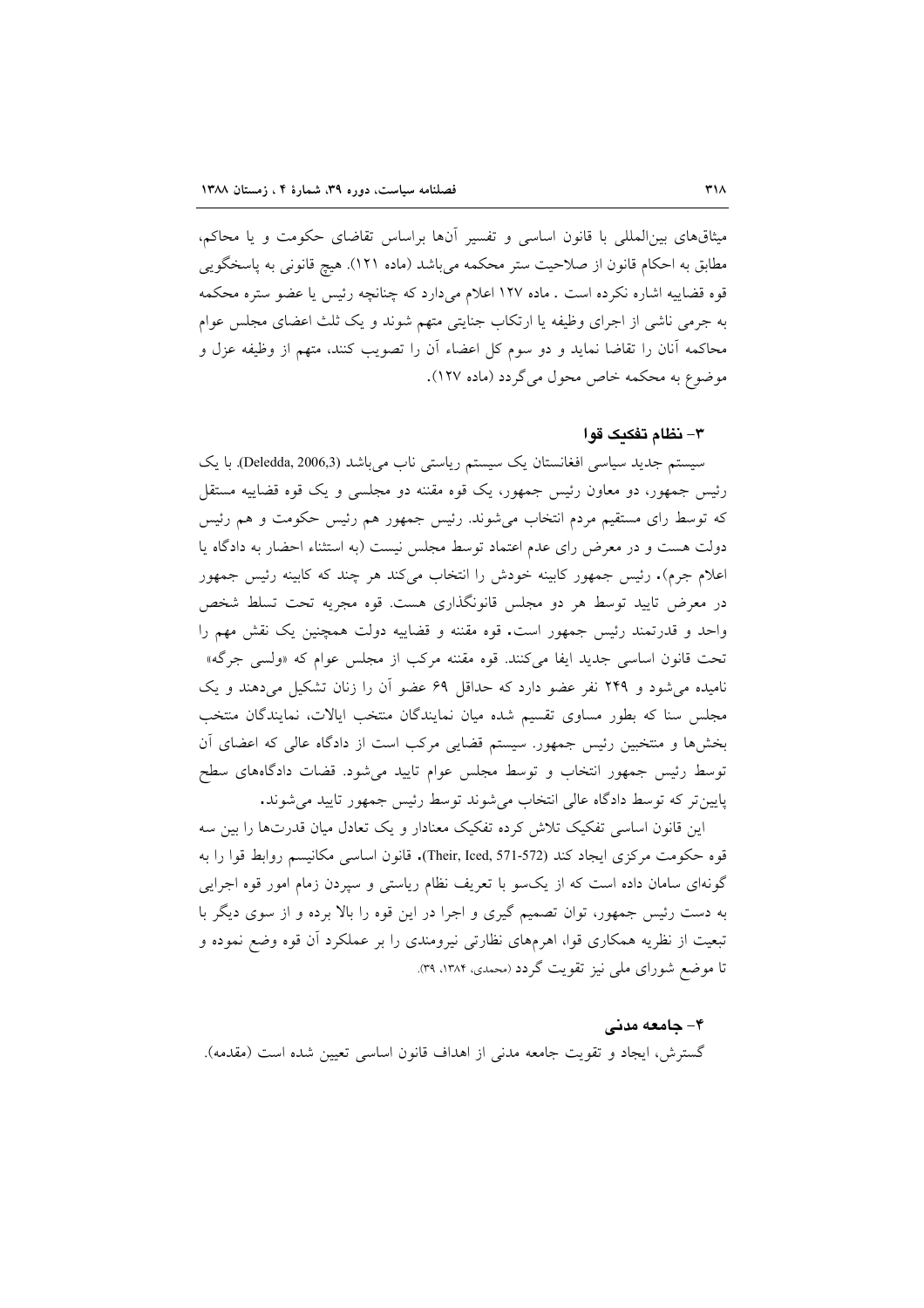برخي از حقوق و آزاديهايي كه در فصل دوم قانون اساسي با عنوان «حقوق اساسي و وجايب اتباع» که دارای جنبههای فردی و اجتماعی میباشد در این راستا آورده شده است. همچنین تفویض اختیارات به شوراهای محلی می تواند به گسترش جامعه مدنی یاری رساند. در این زمينه نظام اقتصادي، حقوق احزاب، حقوق اقليتها، حقوق زنان و ... اهميت دارد.

الف - شوراها و نحوه انتخاب اعضاى آن: يكي از مهمترين اركاني كه به تحقق جامعه مدنی و وحدت ملی و استقلال یک کشور یاری میرساند، تمرکز اداری میباشد. در قانون اساسی افغانستان بر این امر تاکید شده است (مادههای۱۳۷ و ۱۴۲) و یک دولت کاملاً متمرکز را ایجاد میکند که هیچ صلاحیت اداری و سیاسی را به ولایتها نمیدهد. مقامات رسمی ادارههای ولایتی توسط وزارتخانهها در مرکز انتخاب میشوند. قانون اساسی در سطح بخشها و ولايات تنها نهادهاى مشاورهاى انتخابى ايجاد كرده است (574 Ibid, ). اداره جمهورى اسلامی افغانستان براساس واحدهای اداره مرکزی و ادارات محلی تنظیم می گردد (ماده۱۳۶). حکومت با حفظ اصل مرکزیت، صلاحیتهایی را به اداره محلی تفویض می کند (ماده۱۳۷) و برای تسهیل امور، یک شورای ولایتی تشکیل می شود.

اعضای شورای استانی (ولایتی) طبق قانون به تناسب نفوس و از طریق انتخابات آزاد، عمومی، سرّی و مستقیم از طرف ساکنین ولایت برای مدت ۴ سال انتخاب میشوند. ریاست شورای استانی توسط اعضای شورای استان انتخاب میگردد (ماده ۱۳۸). اعضای شوراهای شهرستانها (ولسوالیها) و روستاها (قریهها)، شهرداری (شاروالی) و اعضای مجالس شهرداریها هم به همین شیوه انتخاب میگردند (ماده ۱۴۱) شورای ولایتی در ۱– تامین اهداف توسعهای دولت و بهبود امور ولایت به نحوی که در قوانین تصریحهی گردد، سهم گرفته و ۲– در مسایل مربوط به ولایت مشورت میدهند و مطابق با قوانین دارای وظایفی در اداره محلی میباشند (ماده ۱۳۹).

ب -احزاب: ماده ۳۵ قانون اساسی تصریح میدارد که اتباع افغانستان حق دارند به منظور تامین مقاصد مادی یا معنوی مطابق به احکام قانون، جمعیتها یا حزب تشکیل دهند مشروط به اینکه ۱- مرامنامه و اساسنامه حزب مناقض احکام دین مقدس اسلام و نصوص و ارزشهای مندرج این قانون اساسی نباشد؛ ٢- تشکیلات و منابع مالی حزب علنی باشد؛ ٣- اهداف و تشکیلات نظامی و یا شبه نظامی نداشته باشند؛ ۴- وابسته به حزب سیاسی و یا منابع خارجی نباشد؛ ۵- تاسیس حزب براساس قومیت، سمت، زبان و مذهب فقهی جواز ندارد. هیچ حزبی را نمی توان بدون دلیل قانع کنندهای قاضی و یا حکم محکمه با صلاحیت منحل کر د.

ج- حقوق اقلیتها: ماده دوم قانون اساسی پیروی پیروان سایر ادیان را در انجام مراسم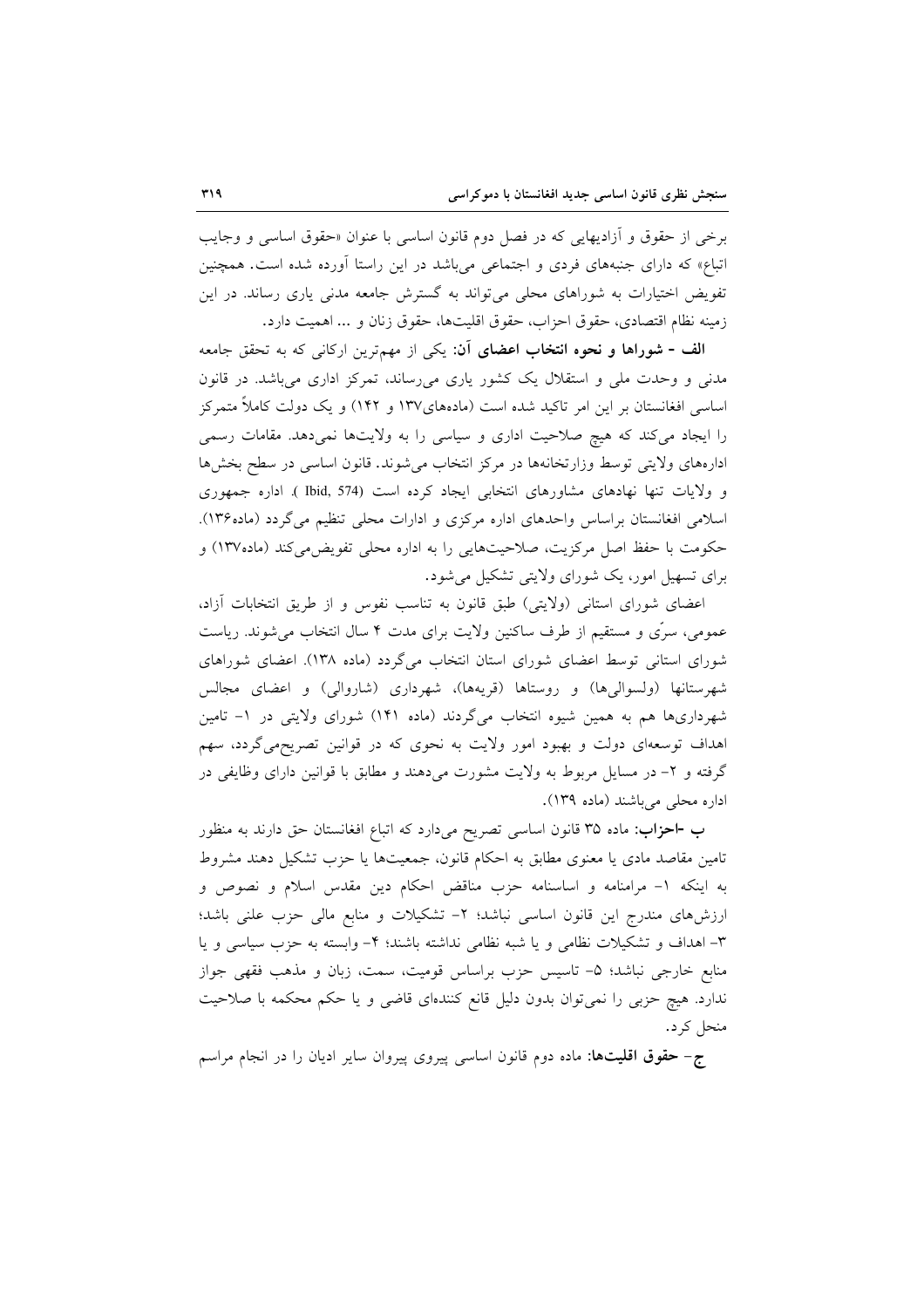دینی شان در حدود احکام قانون آزاد اعلام کرده است (ماده ۲) محدود نمودن اقلیتهای دینی به احکام قانون و از جمله قانون اساسی میتواند بیانگر ناقض حقوق آنان به عنوان یک شهروند افغان گردد. به عنوان مثال در افغانستان شخصی که غیرمسلمان باشد نمی تواند، کاندید ریاست جمهوری گردد<sup>1</sup>. برخلاف قوانین گذشته که مذهب حنفی را به عنوان مذهب رسمی کشور اعلام میداشت، قانون اساسی جدید برتری هیچ مذهبی را اعلام نداشته و همه اقوام و مذاهب دارای حقوق برابر میباشند.

ه- حقوق زنان: زنان هر چند نیمی از پیکره جامعه بشری را تشکیل میدهند و به حیث انسان بودن بايد داراي حقوق برابر باشند اما در طول تاريخ مورد تبعيض قرار گرفتهاند. هم-اکنون در بسیاری از کشورها زنان از حقوق برابر محروم میباشند. به همین نسبت حقوق زنان در افغانستان مورد تبعیض قرار داشته است قانون اساسی جدید، رویکردی متفاوت به حقوق زنان در گذشته دارد. طبق قانون اساسی «هر نوع تبعیض و امتیاز بین اتباع افغانستان ممنوع است. اتباع افغانستان اعم از زن و مرد در برابر قانون دارای حقوق و وجایب مساوی می باشند» (ماده ۲۲). بنابراین زنان دارای حقوق برابر میباشند. زنان افغانستان که همواره در سطح اجتماعی و سیاسی مورد تبعیض قرار گرفته، در خانواده نیز حقوق آنان تضییع می گشت. قانون اساسی جدید با حمایت از خانواده به خصوص حمایت از مادران و کودکان تلاش نموده است که از حقوق زنان حمایت به عمل آورد. این قانون همچنین تصریح میکند که در این زمینه «رسوم مغایر با احکام دین مقدس اسلام» را نیز از بین خواهد برد. این امر بدین معناست که احکام اسلامی بر حقوق زنان و حقوق خانواده جاری میباشد. برخی از نظریه پردازان معتقدند، برخی مادههای قانون اساسی از جمله ماده سوم که میگوید؛ هیچ قانونی نمی تواند مخالف با معتقدات و احکام اسلامی باشد، حقوق زنان و حقوق بشر را آسیبپذیر می سازد و بدین شکل اجازه تفسیرهای افراطی از اسلام بازگذاشته شده است (Shah niaz, 2005, 11). این قانون اساسی برای حمایت بیشتر از حقوق زنان، عضویت زنان را در مجلسهای شورای ملی الزامي كرده است (ماده ٨٣ و ٨۴) و به تبع أن در لويه جرگه (ماده ١١٠).

#### نتيجه

۱- قانون اساسی جدید افغانستان که در شاخص انسان شناسی، احترام و حفظ کرامت انسانی را از مهمترین محورهای خود قرار داده است و در مقدمه و در برخی از مادههای دیگر و از جمله فصل دوم تاکید کرده است، با دموکراسی حمایتی که انسان را برخوردار از قوه عقل

ر ماده ۶۲ تصریح میکند که؛ شخصی که به ریاست جمهوری کاندید شود، واجد شــرایط ذیــل از جملــه؛ تبعــه افغانـــستان  $^{-1}$ مسلمان و ...» باشد.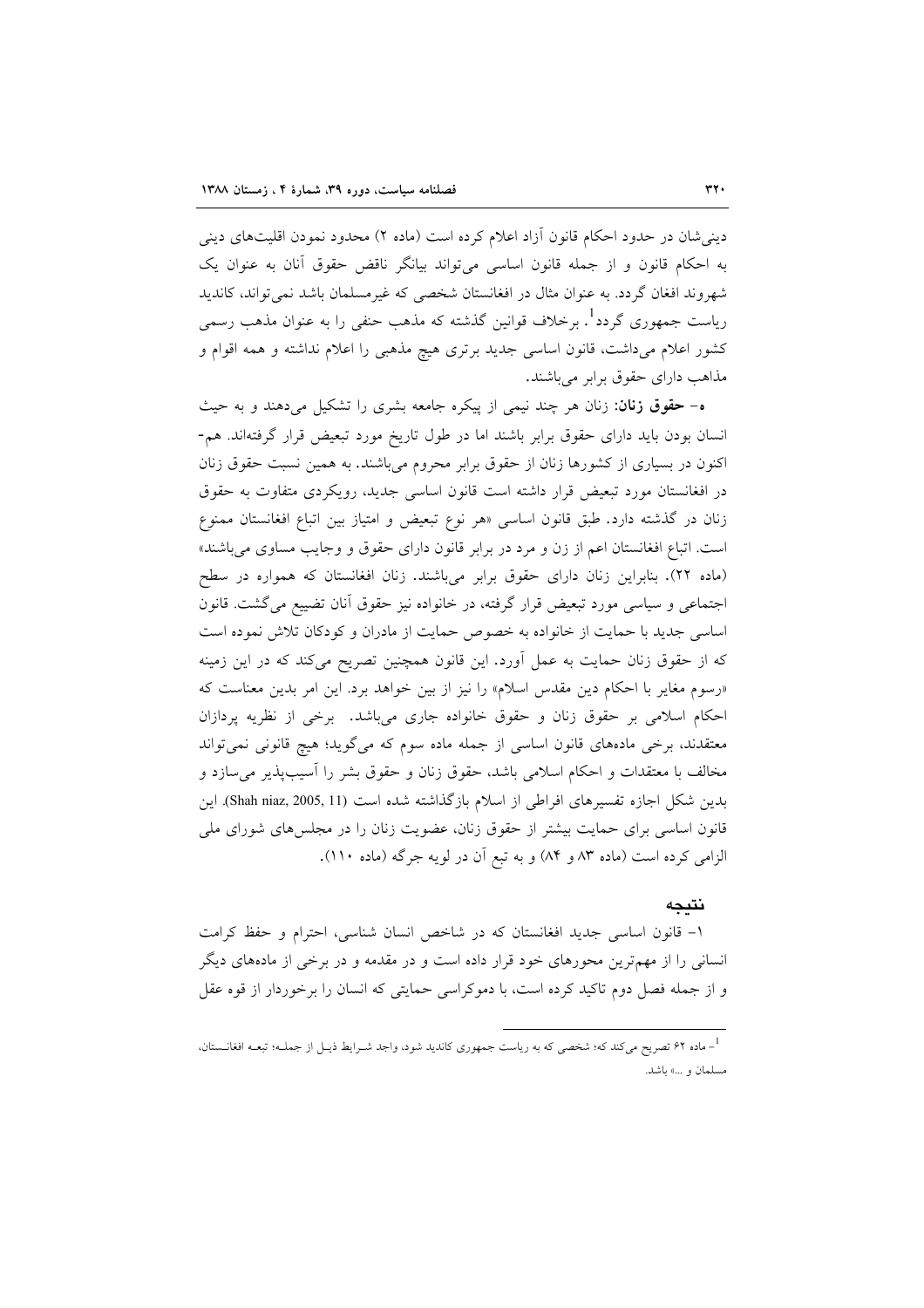و منطق دانسته و بر نوعدوستی انسانها اشاره دارد مطابقت دارد. دموکراسی تکاملی با برشمردن خصوصیاتی چون کمال خواهی، صلحجویی و هوشمندی به عنوان طبع بشر، در این شاخص با قانون اساسی افغانستان مطابقت دارد.

۲- در شاخص حق، دموکراسی حمایتی، حقوق طبیعی را به منزله قانون طبیعی از حقوق انسان دانسته است. دموكراسي تكاملي با پيش فرض داشتن حقوق طبيعي، حقوق معنوى كه در رشد استعداد و کمال خواهی انسان موثر باشند را از حقوق طبیعی انسان برشمرده و آزادیهای از قبیل آزادی بیان را در این دسته قرار داده است. قانون اساسی جدید افغانستان که بر مبنای دیدگاه انسانشناسانه خویش، حقوق و آزادیهایی را در فصل دوم برای شهروندان درنظر گرفته است، دیدگاههای هر دو مدل دموکراسی را در بردارد و در این شاخص نیز با هر دو مدل مطابقت دارد.

٣- در شاخص نظام سياسي، حكومت مطلوب از نظر هر دو مدل دموكراسي، نظريه فرمانروایی مبتنی بر رضایت ذکر شده است. تاسیس دولت براساس قرارداد اجتماعی بین مردم و حاکم، اساس نظریات هر دو مدل می باشد و هر دو مدل به دولت مشروطه رای دادهاند. نظام سیاسی در قانون اساسی جدید افغانستان، جمهوری اسلامی ذکر شده است که هر دو جزء این مجموعه به نوعی خواسته، دیدگاهها و آراء مردم را مدنظر قرار میدهد. نظامی مبتنی بر آراء مردمی، نظام سیاسی مطلوب قانون اساسی جدید در قالب جمهوری اسلامی ذکر شده است. لذا قانون اساسی در این شاخص با هر دو مدل دموکراسی لیبرال مطابقت دارد.

۴- دموکراسی از نظر هر دو مدل مورد نظر، دموکراسی نمایندگی میباشد. در دموکراسی تکاملی، دموکراسی باید در جهت پیشبرد استعداد و کمال خواهی انسان حرکت کند. هر چند ویژگی چنین دموکراسی را کشوری با جمعیت اندک ذکر میکند تا امکان تحقق دموکراسی عملي گردد .قانون اساسي افغانستان با متعلق دانستن حاكميت ملي به ملت و اعمال آن به طور مستقیم و یا توسط نمایندگان، نظامی مبتنی بر دموکراسی نمایندگی اطلاق میگردد. قانون اساسی در این شاخص نیز با هر دو مدل دموکراسی لیبرال مطابقت دارد.

۵– در شاخص فرایندهای تحقق دموکراسی، قانون اساسی جدید افغانستان با دموکراسی ليبرال حمايتي و تكاملي از جهت اعمال حاكميت مردمي از طريق نمايندگان، انتخابات منظم، رای گیری مخفی، حکومت اکثریت، پاسخگویی حکومتگران، تفکیک و تعادل قوا، اقتصاد بازار آزاد و حمایت دولت از مردم، تضمین ارتقای حقوق فردی معنوی (رعایت آزادیها و شکوفایی استعدادها)، مشارکت گسترده در حکومت محلی، رهایی سیاسی زنان مطابقت دارند. بنابراین قانون اساسی افغانستان در هر پنج شاخص فوقالذکر با مدل های دموکراسی حمايتي وتكاملي مطابقت داشت.